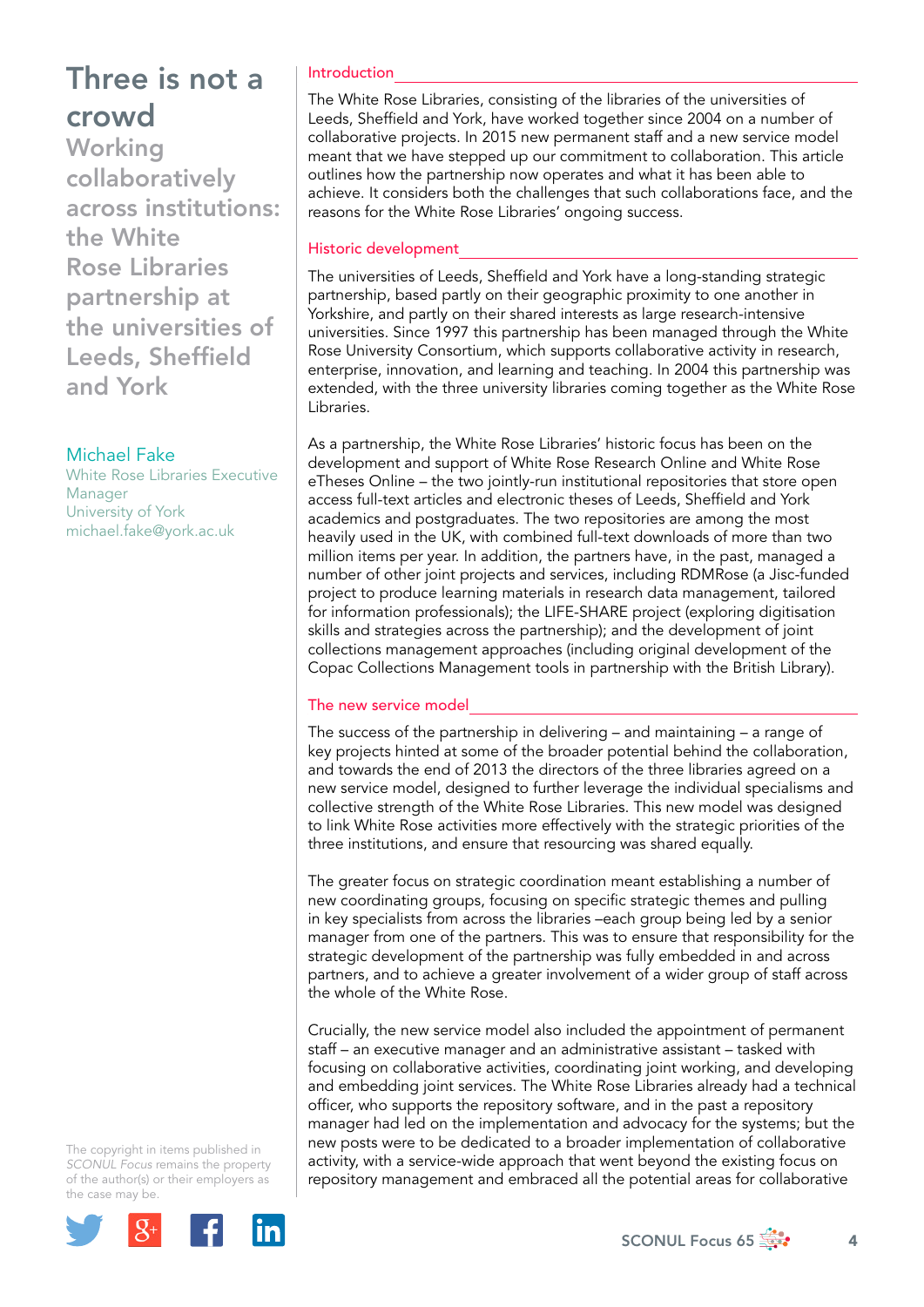**Working** collaboratively across institutions: the White Rose Libraries partnership at the universities of Leeds, Sheffield and York

working across the three libraries.

I joined the White Rose Libraries as executive manager in December 2014, based at the York campus, and Tom Grady was appointed shortly afterwards as administrative assistant. With John Salter as our technical officer in Leeds, the White Rose Libraries Office is now a small team of three – and throughout 2015 we've been working hard to implement the new vision of partnership to deliver value to each of the three libraries.

### How it all works

The starting point of the partnership is the White Rose Libraries Memorandum of Understanding – our founding document which, whilst not a legally binding constitution, gives the collaboration a formal underpinning. In a few short pages of plain English it describes our mission and outlines the broad principles of how we want to work together.

The memorandum establishes two principal groups: the first is the Directors' Group, which brings the three library directors together on a termly basis. This group provides a strategic steer for the partnership, makes major strategic decisions about the development of services, and keeps an eye on value for money. The relationships within this group are key – the White Rose Libraries consortium has no legal existence or independence, and therefore the partnership relies heavily on trust between the directors to ensure continued commitment to its aims.

The second group is the Service Development Group, comprising two senior managers from each library. This group meets more frequently – usually every five to six weeks – and provides operational oversight for White Rose Libraries activities, setting my priorities as executive manager, reviewing service proposals, and passing recommendations on development projects to the directors as appropriate. This is the key coordinating group in the dayto-day running of White Rose Libraries activities and so, like the directors, staff in the Service Development Group have to work closely together for the collaboration to be effective.

Reporting to the Service Development Group are the strategic subgroups, which investigate and coordinate planning around four key areas of collaboration: scholarly communication and research data; continuing professional development for library staff; collaborative collection management; and customer services and user experience. One further subgroup oversees repository development, managing and coordinating development activity on the repository software. The subgroups meet at different frequencies, according to need, but are an effective way of bringing together key stakeholders within a coordinated White Rose framework.

As executive manager I regularly participate in all of these groups, which means I spend a lot of time travelling between the three partners (we try to rotate meetings between sites in order to share the burden of travel, thus hosting equally across the partnership). My role is to facilitate collaborative activities that could benefit the three libraries, identifying potential new services and initiatives, and helping to drive them through. In that capacity my remit is to talk to a wide range of staff, meeting with colleagues in different parts of the libraries across the consortium, and in a variety of roles; encouraging collaborative activities, and working with staff to identify and deliver partnership working that benefits all three sites.

#### What we've achieved

This new phase of collaboration has already started to bear fruit. By bringing together different groups of staff through the subgroups and related activities, we've been able to take advantage of a wider range of perspectives on

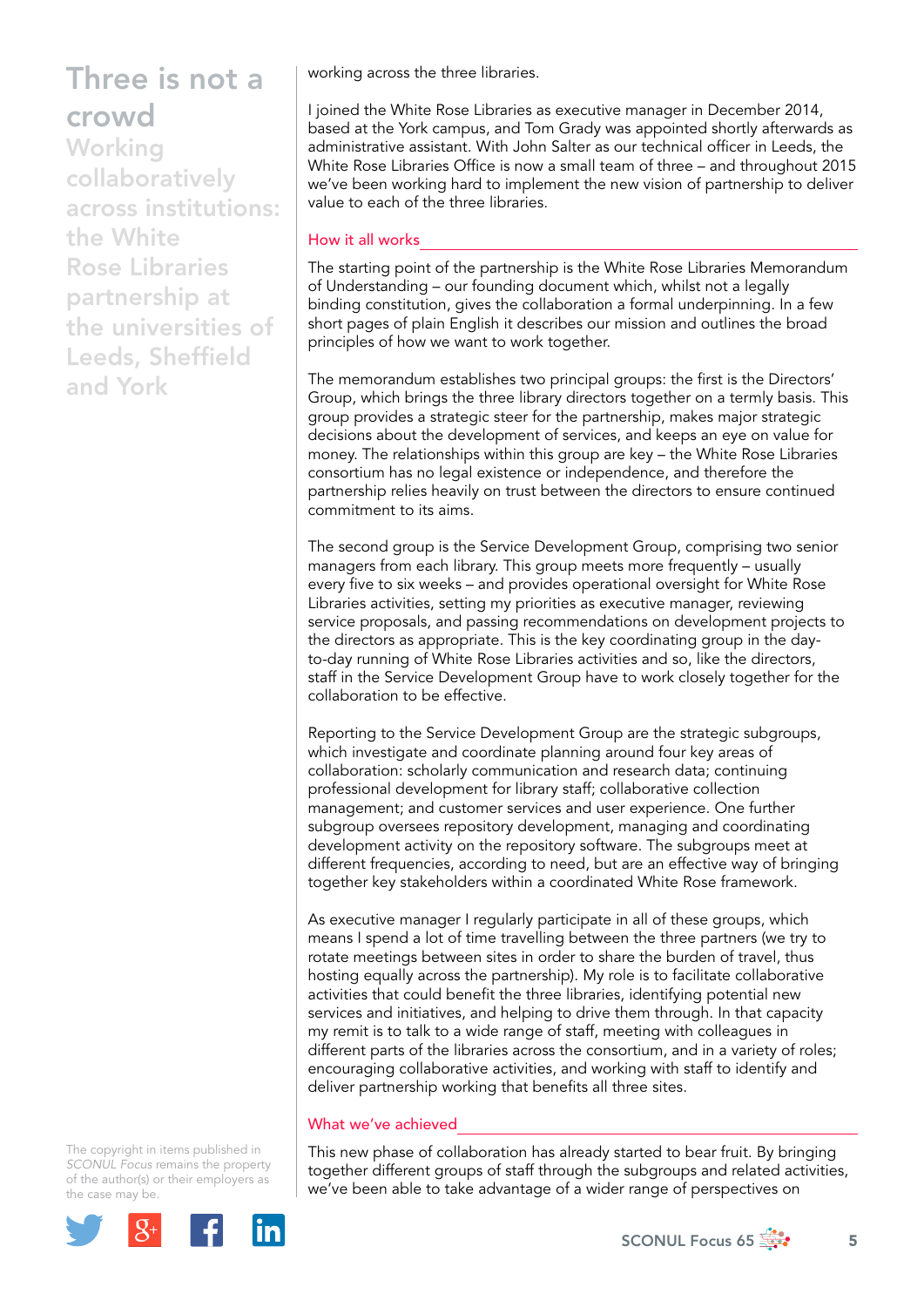**Working** collaboratively across institutions: the White Rose Libraries partnership at the universities of Leeds, Sheffield and York

common challenges; by sharing experiences at all levels of the organisations, we're able constantly to learn from each other, and to build on the successes (and failures) of our partners rather than reinventing wheels; by making a commitment to pool resources on particular projects, we've been able to kickstart new initiatives that would have been much harder for us to get going as individual institutions.

Some of the new projects we've begun to develop, across a range of different aspects of library services, include: building a set of shared training resources for bibliographic management; experimenting with a collaborative approach to providing research data management training for arts and humanities students; running joint research projects to evaluate our customer service provision, with a three-way 'mystery shopper' exercise; running a cross-institutional Erasmus scheme for visiting professionals; developing a mutual support agreement, committing the three libraries to supporting each other in the event of a major disaster; working together to develop effective methodologies for using the Copac collection management tools – and looking at other ways of managing our collections cooperatively; and setting up cross-institutional action learning sets for managers and team leaders, to support staff development.

Perhaps most excitingly, the White Rose Libraries have agreed on a major project to develop a new, jointly-run digital university press – intended to support new models of scholarly communication through publication of open access journals, monographs and textbooks. This will be the first example of a jointly run university press in the UK, and is an example of how the three libraries have been able to pool resources to enable them to do something that would have been significantly riskier to attempt on their own. White Rose staff are currently working hard putting together the infrastructure to support this exciting new venture.

Of course we haven't forgotten our original core service, supporting the White Rose repositories – in 2015 we've done a lot of work around refreshing and revising some of the governance structures to ensure that we can more effectively identify and prioritise long-term development requirements – as well as meeting the immediate pressures of ensuring the repositories are fit for purpose for the next REF exercise.

Alongside all of this, one of the key activities we've been focusing on has been building a sense of the White Rose Libraries as a community of practice – trying to facilitate cross-links between staff at all levels of the partnership, and to embed collaborative thinking into all aspects of library services, so that staff embarking on a project at one site will instinctively pick up the phone to their colleagues elsewhere in Yorkshire to pick their brains and share their ideas. We've been doing this through a number of facilitated knowledge exchange events, supporting meetings of staff working in a variety of different areas, from copyright and open access, to special collections and digital preservation, to marketing and communications. We continue to work with colleagues across the libraries to bring staff together in one-off meetings, cross-institutional visits and staff workshops.

### The challenges of working collaboratively

Working as a consortium is not always easy, and when struggling to pull together the disparate aims of three independent institutions the benefits can sometimes be hard to discern. There are a number of challenges that we face when working as a partnership.

The first is that the libraries are all working to slightly different sets of priorities, and at slightly different paces. No matter how much the directors and the Service Development Group work to coordinate strategic activity, it is usually the case that, on any given issue, one institution will be further ahead down

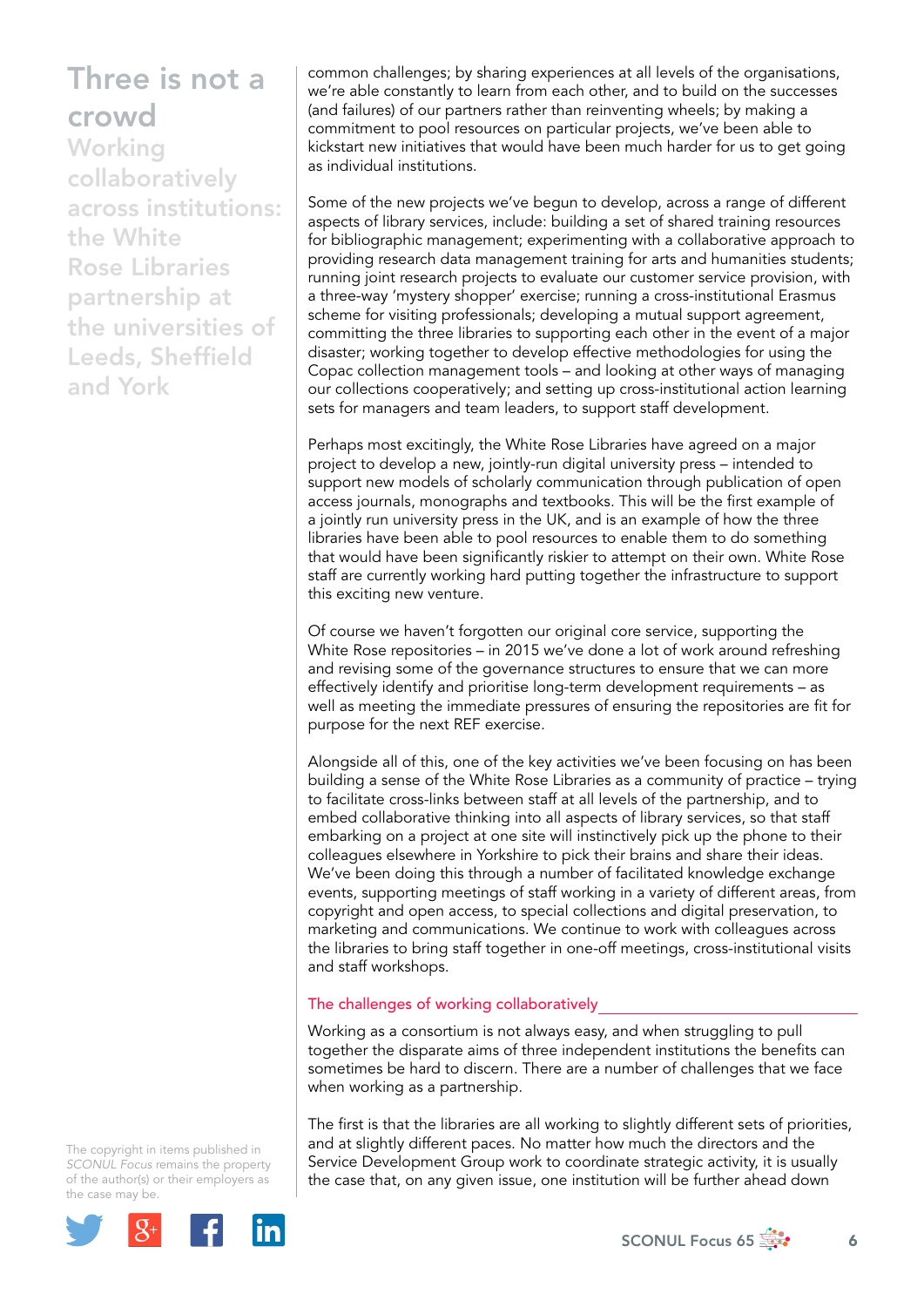**Working** collaboratively across institutions: the White Rose Libraries partnership at the universities of Leeds, Sheffield and York

one particular route than the others, and this creates an inevitable tension between the partners. When they are directed towards a collaborative solution, staff at one institution may feel that they're pursuing an approach that works better for their partners than it does for their own library. It is no coincidence that our biggest historic success (the repositories) and our largest current project (the university press), are both focused around areas where all three institutions are more or less at the same development point.

Each library is also facing a different set of local challenges, including: integration with a different set of local IT systems; different organisational and political relationships with internal partners like registration and student services; and differing financial pressures. This all makes collaboration exponentially more complicated – we can assume very few universals when we get staff from all three libraries in the same room, and part of the work around community-building is about building an awareness amongst library staff of each other's circumstances and limitations.

On a very practical level, we also face organisational challenges, coordinating staff from three different partners: travel times make it hard to arrange faceto-face meetings as often as we would like, and accessing three different sets of calendar software can be tricky. With a large group of stakeholders we have to work harder to keep everyone informed about progress, and no matter how streamlined we want to be, big decisions can end up requiring multiple sign-offs, taking more time to ensure we have equal buy-in from all three institutions.

#### Why it works

Despite these challenges, however, the White Rose Libraries have been an exemplar of collaborative working for many years, and in our new phase of partnership – as outlined above – we're already beginning to deliver on a variety of new initiatives.

Part of the reason for our success is that the institutions have more similarities than they do differences. The libraries serve broadly similar demographics and a similar range of subject areas, and have a similar approach to how they balance the competing demands of supporting research, learning and teaching, and the student experience. That commonality of approach makes it easier for the libraries to find common ground to work on, and means that we have broadly similar strategic aims – ideal foundations for collaboration.

We also benefit from our relatively small size. The White Rose Libraries are just three institutions – tiny in comparison to many of the library consortia that operate in the rest of Europe, or in the USA – but that small size means there are fewer stakeholders to satisfy and relatively few decision-makers to be consulted. For all the difficulties of coordinating activities within the White Rose, we have it considerably easier than larger consortia that are working with many times the number of partners. Larger groups may be able to tap into a wider pool of resources, but as a small partnership we can be relatively nimble in our decision-making, and it is feasible for us to develop cross-institutional relationships in a way that becomes impossible for bigger collaborations.

That leads on to the third reason for our continued success, which is the trust that exists at many different levels within the White Rose Libraries partnership. At its very highest levels we can rely on support from the Vice Chancellors of the three universities, and the framework that already exists for institutional collaboration through the broader White Rose Consortium. At the library level the core groups meet regularly, meaning that members know each other very well and have been able to develop close and effective working relationships. As executive manager I meet regularly with all of the key stakeholders, including in monthly one-to-ones with the deputy directors at each of the